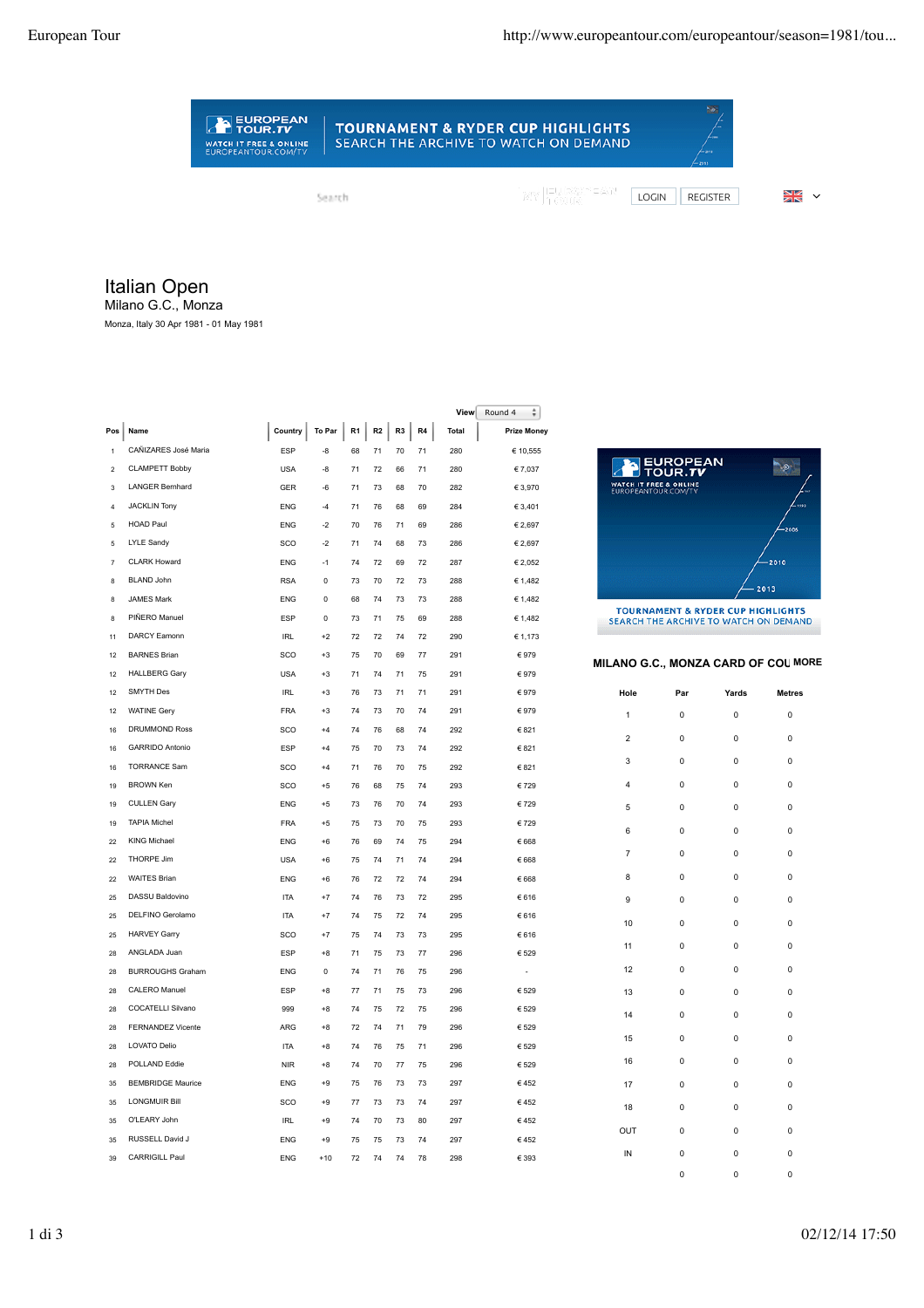| 39                   | <b>HORTON Tommy</b>       | <b>ENG</b> | $+10$ | 79 | 72 | 73 | 74 | 298 | € 393     |
|----------------------|---------------------------|------------|-------|----|----|----|----|-----|-----------|
| 39                   | <b>HUMPHREYS Warren</b>   | <b>ENG</b> | $+10$ | 77 | 72 | 74 | 75 | 298 | € 393     |
| 39                   | <b>MILLER Mike</b>        | SCO        | $+10$ | 77 | 75 | 74 | 72 | 298 | € 393     |
| 39                   | <b>MOLTENI Pietro</b>     | <b>ITA</b> | $+10$ | 74 | 74 | 76 | 74 | 298 | € 393     |
| 45                   | <b>BRAND Gordon J</b>     | <b>ENG</b> | $+11$ | 72 | 79 | 72 | 76 | 299 | € 328     |
| 45                   | <b>FOSTER Martin</b>      | <b>ENG</b> | $+11$ | 77 | 74 | 76 | 72 | 299 | € 328     |
| 45                   | <b>HIGGINS Joe</b>        | <b>ENG</b> | $+11$ | 81 | 69 | 74 | 75 | 299 | € 328     |
| 45                   | <b>MCCOLL Bill</b>        | SCO        | $+11$ | 75 | 76 | 74 | 74 | 299 | € 328     |
| 45                   | <b>MONTES Manuel</b>      | <b>ESP</b> | $+11$ | 77 | 69 | 77 | 76 | 299 | € 328     |
| 50                   | <b>BURCH Nigel</b>        | <b>ENG</b> | $+12$ | 74 | 78 | 74 | 74 | 300 | € 281     |
| 50                   | <b>JOB Nick</b>           | <b>ENG</b> | $+12$ | 74 | 75 | 76 | 75 | 300 | € 281     |
| 50                   | MANNELLI Massimo          | <b>ITA</b> | $+12$ | 73 | 74 | 75 | 78 | 300 | € 281     |
| 53                   | MOSEY lan                 | <b>ENG</b> | $+13$ | 73 | 75 | 77 | 76 | 301 | € 258     |
| 54                   | CABO José                 | ESP        | $+14$ | 79 | 73 | 76 | 74 | 302 | € 235     |
| 54                   | CARBONETTI Horacio        | ARG        | $+14$ | 75 | 76 | 81 | 70 | 302 | € 235     |
| 54                   | <b>THOMAS Mark</b>        | <b>ENG</b> | $+14$ | 72 | 75 | 74 | 81 | 302 | € 235     |
| 57                   | <b>BENNETT Jeremy</b>     | <b>ENG</b> | $+15$ | 75 | 77 | 74 | 77 | 303 | € 205     |
| 57                   | <b>COTTON Patrick</b>     | <b>FRA</b> | $+15$ | 77 | 75 | 78 | 73 | 303 | € 205     |
| 59                   | <b>BIRCH Gary</b>         | <b>ENG</b> | $+16$ | 71 | 77 | 78 | 78 | 304 | € 185     |
| 59                   | <b>HALL Jeff</b>          | <b>ENG</b> | $+16$ | 74 | 75 | 78 | 77 | 304 | € 185     |
| 61                   | <b>WATERS Keith</b>       | <b>ENG</b> | $+17$ | 79 | 73 | 76 | 77 | 305 | € 176     |
| 62                   | <b>BERNARDINI Roberto</b> | <b>ITA</b> | $+18$ | 77 | 72 | 77 | 80 | 306 | € 170     |
| 63                   | RAMOS Manuel              | ESP        | $+20$ | 74 | 77 | 79 | 78 | 308 | € 164     |
| 64                   | JOHNSTONE Tony            | ZIM        | $+21$ | 76 | 74 | 80 | 79 | 309 | € 158     |
| 65                   | <b>CROCE Alberto</b>      | <b>ITA</b> | $+22$ | 80 | 72 | 78 | 80 | 310 | € 51      |
| 65                   | PARIS Roberto             | <b>ITA</b> | $+22$ | 76 | 75 | 75 | 84 | 310 | € 51      |
| 65                   | POXON Martin              | <b>ENG</b> | $+22$ | 77 | 75 | 77 | 81 | 310 | € 51      |
| 68                   | <b>BOLOGNESI Ovilio</b>   | 999        | 0     | 77 | 75 | 74 | 85 | 311 |           |
|                      |                           |            |       |    |    |    |    |     |           |
| 68                   | HOSKISON John             | <b>ENG</b> | $+23$ | 75 | 75 | 77 | 84 | 311 | €         |
| 68                   | <b>LOXLEY Philip</b>      | 999        | $+23$ | 76 | 76 | 77 | 82 | 311 | €         |
| 71                   | <b>CHANDLER Andrew</b>    | <b>ENG</b> | $+26$ | 74 | 76 | 80 | 84 | 314 | €         |
| 72                   | <b>MACIAS Angel</b>       | ESP        | $+9$  | 80 | 73 | 0  | 0  | 153 | €         |
| 72                   | MARCHBANK Brian           | SCO        | $+9$  | 76 | 77 | 0  | 0  | 153 | €         |
| 72                   | <b>MARRTIN Steve</b>      | 999        | $+9$  | 78 | 75 | 0  | 0  | 153 | €         |
| 72                   | MASON Carl                | <b>ENG</b> | $+9$  | 77 | 76 | 0  | 0  | 153 | €         |
| 72                   | NAPOLEONI Romolo          | 999        | $+9$  | 77 | 76 | 0  | 0  | 153 | €         |
| 72                   | RIVERO José               | ESP        | $+9$  | 76 | 77 | 0  | 0  | 153 | €         |
| 72                   | SONNEVI Jan               | BAH        | $+9$  | 74 | 79 | 0  | 0  | 153 | €         |
| 72                   | ZANINI Franco             | 999        | $+9$  | 75 | 78 | 0  | 0  | 153 | €         |
| 80                   | CANESSA Andrea            | <b>ITA</b> | $+10$ | 75 | 79 | 0  | 0  | 154 | €         |
| 80                   | <b>EVANS Brian</b>        | ENG        | $+10$ | 74 | 80 | 0  | 0  | 154 | €         |
| 80                   | <b>HANNA Peter</b>        | <b>NIR</b> | $+10$ | 79 | 75 | 0  | 0  | 154 | €         |
| 80                   | <b>MOLINA Florentino</b>  | <b>ARG</b> | $+10$ | 74 | 80 | 0  | 0  | 154 | €         |
| 80                   | SHARROCK Brian            | <b>ENG</b> | $+10$ | 79 | 75 | 0  | 0  | 154 | €         |
| 80                   | SILVA Alberto             | 999        | $+10$ | 79 | 75 | 0  | 0  | 154 | €         |
| 80                   | SITA Giuseppe             | <b>ITA</b> | $+10$ | 75 | 79 | 0  | 0  | 154 | €         |
| 80                   | WOOD Norman               | SCO        | $+10$ | 79 | 75 | 0  | 0  | 154 | €         |
|                      | <b>ALLEM Fulton</b>       | <b>RSA</b> | $+11$ | 78 | 77 | 0  | 0  | 155 | €         |
| 87<br>87             | <b>ASHDOWN Keith</b>      | ENG        | 0     | 76 | 79 | 0  | 0  | 155 | $\bar{a}$ |
|                      | <b>BARBER Peter</b>       | ENG        | $+11$ | 79 | 76 | 0  | 0  | 155 | €         |
|                      | <b>BENNETT Stephen</b>    | ENG        | $+11$ | 82 | 73 | 0  | 0  | 155 | €         |
| 87<br>87<br>87       | <b>CHARNLEY Tony</b>      | ENG        | $+11$ | 75 | 80 | 0  | 0  | 155 | €         |
|                      | <b>HENNING Harold</b>     | <b>RSA</b> | $+11$ | 77 | 78 | 0  | 0  | 155 | €         |
|                      | <b>LEGLISE Olivier</b>    | <b>FRA</b> | $+11$ | 79 | 76 | 0  | 0  | 155 | €         |
|                      | <b>LOGAN Garry</b>        | ENG        | $+11$ | 73 | 82 | 0  | 0  | 155 | €         |
| 87<br>87<br>87<br>87 | SWAN Kim                  | <b>BER</b> | $+11$ | 81 | 74 | 0  | 0  | 155 | €         |
| 96                   | HAY John                  | SCO        | $+12$ | 76 | 80 | 0  | 0  | 156 | €         |

| Hole<br>Par | Yards<br>. | <b>Metres</b><br>. |
|-------------|------------|--------------------|
|-------------|------------|--------------------|

Venue Info >>